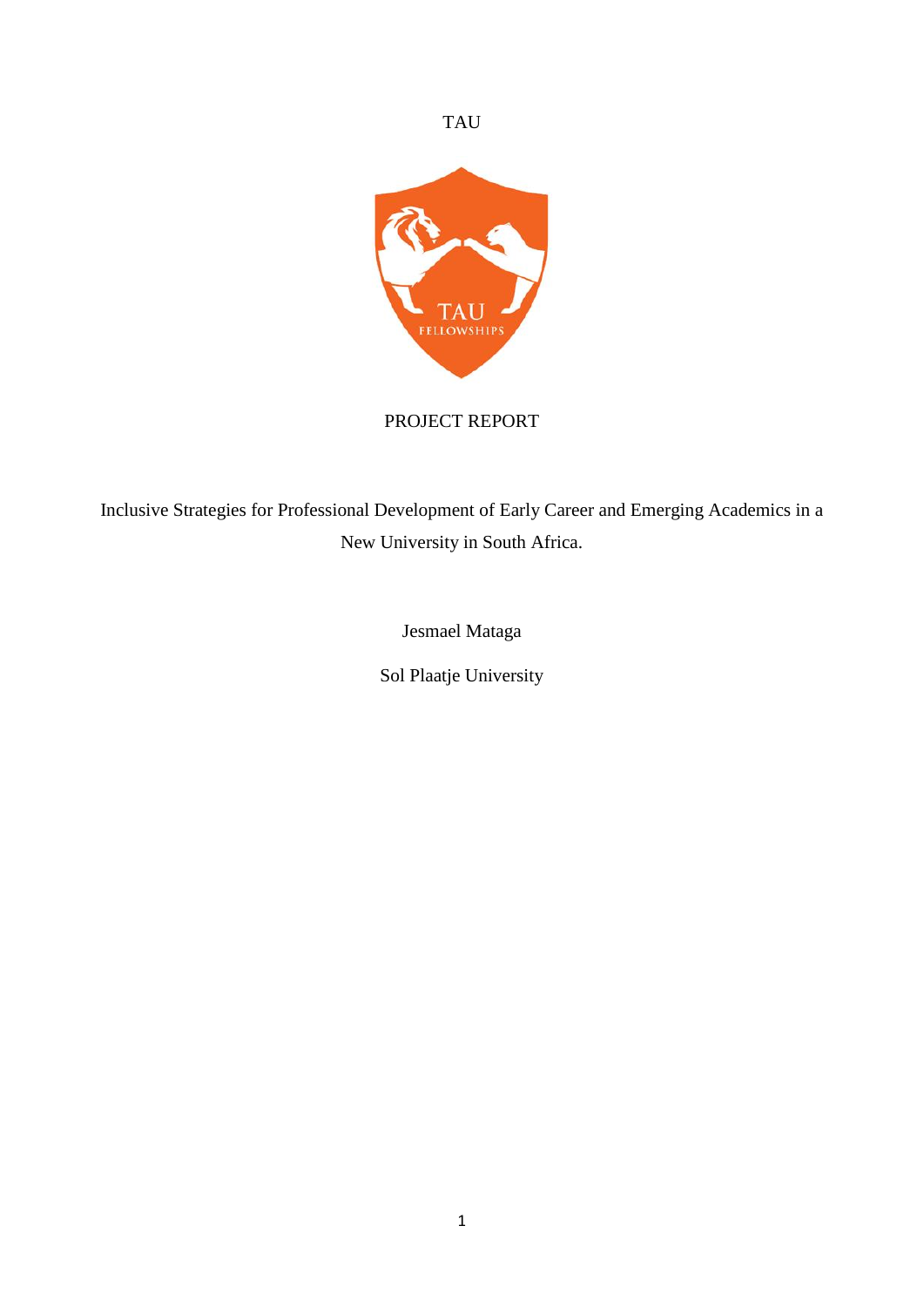## <span id="page-1-0"></span>**Table of Contents**

|    | 4.1. |  |  |  |  |  |
|----|------|--|--|--|--|--|
|    | 4.2. |  |  |  |  |  |
|    | 4.3. |  |  |  |  |  |
|    | 4.4. |  |  |  |  |  |
| 5. |      |  |  |  |  |  |
|    |      |  |  |  |  |  |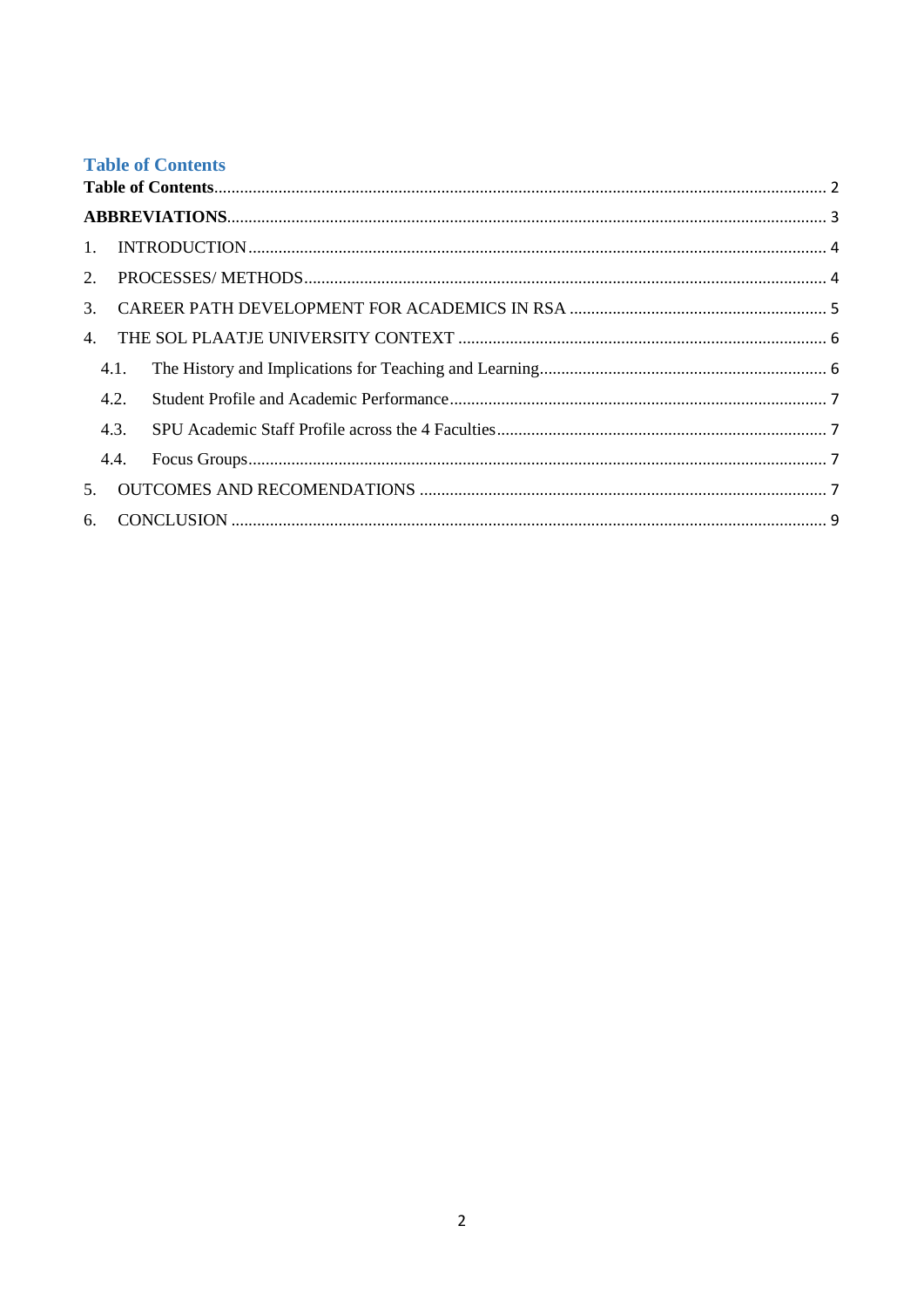# <span id="page-2-0"></span>**ABBREVIATIONS**

| HE:                | <b>Higher Education</b>                        |
|--------------------|------------------------------------------------|
| RSA:               | Republic of South Africa                       |
| ECA <sub>s</sub> : | <b>Early Career Academics</b>                  |
| SoTL:              | Scholarship of Teaching and Leaning            |
| CHE:               | Council for Higher Education                   |
| <b>DHET</b>        | Department of Higher Education and Technology  |
| SPU:               | Sol Plaatje University                         |
| <b>CTLPD</b>       | Centre for Teaching and Learning and Programme |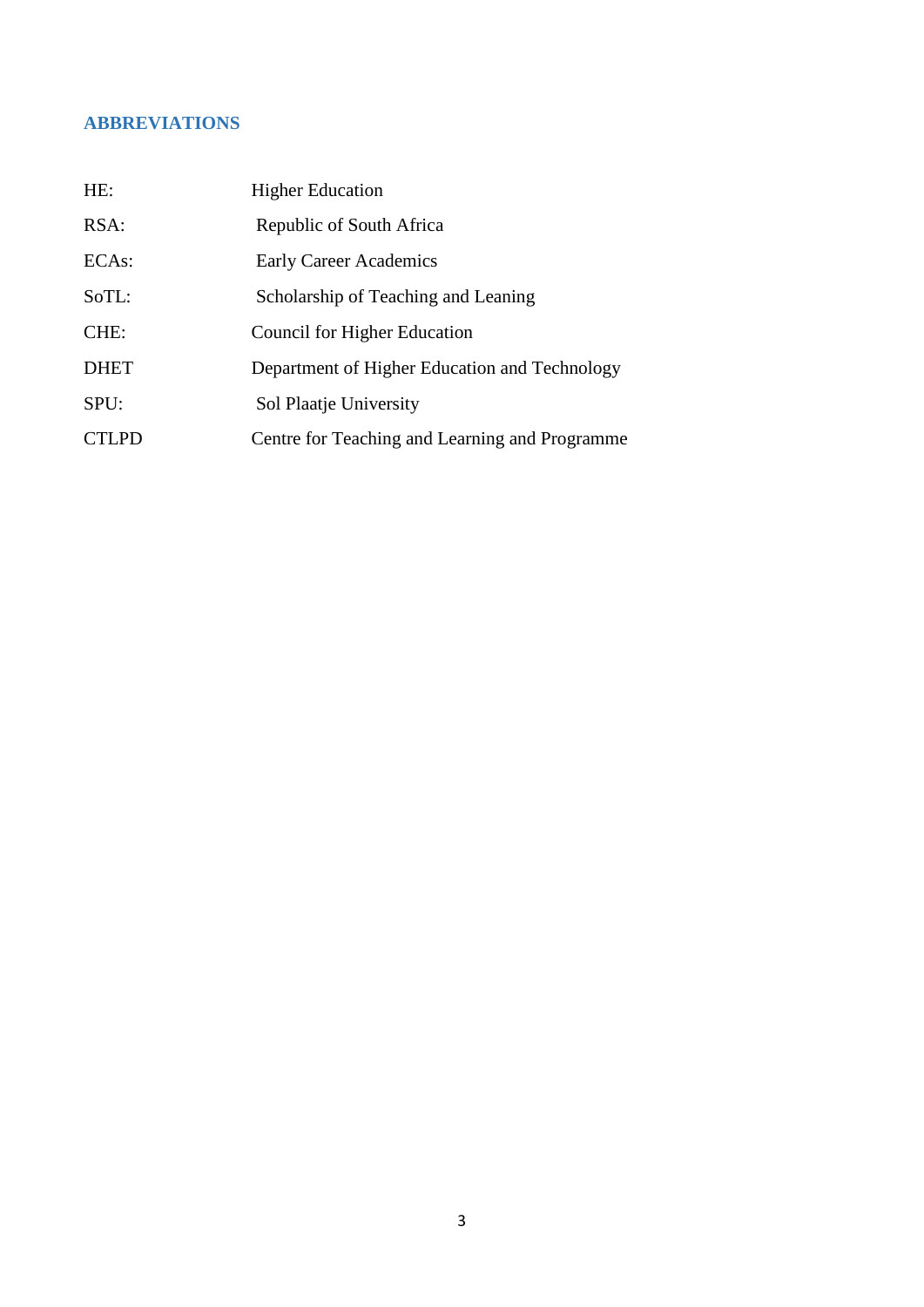#### <span id="page-3-0"></span>1. INTRODUCTION

This project sought bottom-up strategies for professional development of teaching among academics in a small, new university in South Africa, a context where policies and structures are still formative. The context of being new demands the university to establish strong foundations for excellence in teaching as a university begins. This presentation highlights the strategies used in determining the development needs of new academics at SPU. The project identified and worked with 3 focus groups i.e. early career academics, emerging academics and mid-career academics to determine their career development needs. Over 70% of the University's teaching staff are early career academics, all of whom still to complete an advanced degree, while fully engaged in other academic functions particularly in curriculum development, research and teaching. What emerged from the conversations is that the university should adopt strategies/approaches to professional development that assist academics to develop their own academic identities and offer holistic support in career development, rather than isolated interventions targeted at only development of teaching. The 3 groups some common needs but also have needs specific to each group, which demands differentiated approaches to career development- perhaps a combination of formal and informal approaches to developing of teaching. The groups identified in the project are gradually forming themselves into COPs, supported by professional development programmes in the recently (2018) established Centre for Teaching and Learning and Programme Development (CTLPD).

#### <span id="page-3-1"></span>2. PROCESSES/ METHODS

The main methodology for this study was collecting qualitative data through focus group discussions. We identified 3 focus groups in collaboration with the Centre for Teaching, Learning and Programme Development (CTLPD) and collected raw data from open discussions with groups in a workshop format. This involved profiling academics' career paths trajectories across the 4 Schools (Faculties). From the 125 academics 3 focus groups were identified, i.e. (FG1) *Early Career Academics,* (FG2) *Emerging Academics* and (FG3) *Mid-Career Academics*.



### Appendix 1: SPU Academics' Profiles

Three focus group discussions were held as part of the CPLTD's Career Path Development Programme in workshop formats facilitated by the CPLTD. The workshops allowed a mix of structured presentations and open discussions with participants. The basic question asked was, what was their personal experience of teaching at the university and what support did they require to develop their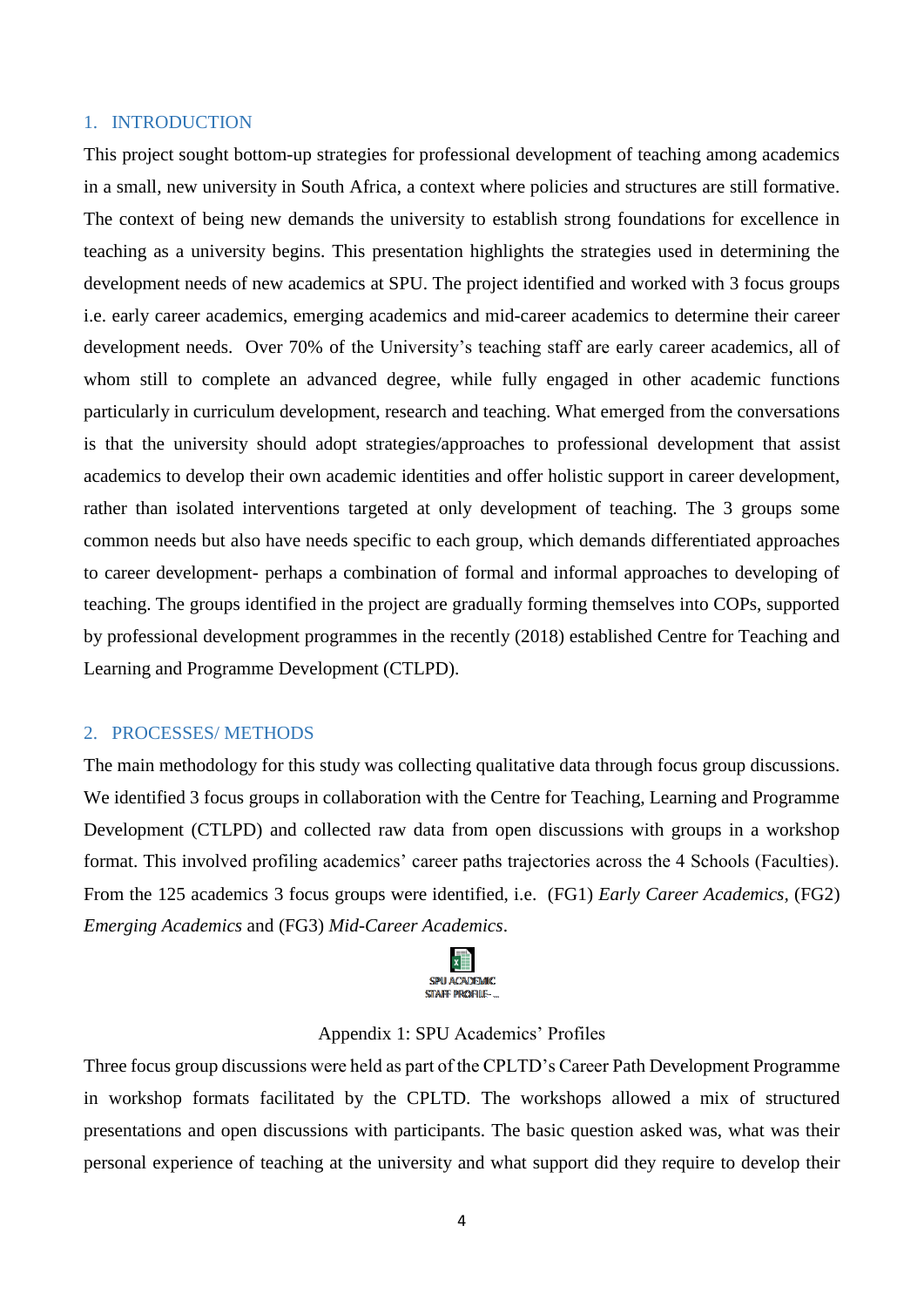research and teaching capacities? The qualitative data from each session was analysed through deductive thematic analysis- any reference here? A survey of relevant South African literature on academic development, as well as a reading of the institutional (SPU), policy framework and structural set up for teaching and learning was used to contextualise the data collected.

### <span id="page-4-0"></span>3. CAREER PATH DEVELOPMENT FOR ACADEMICS IN RSA

There is substantial literature that focusses on analysing how professionals learn, particularly in the context of HEIs in RSA where academics join teaching professions without sufficient training in teaching or pedagogy. <sup>1</sup> A 2017 publication by CHE, *Learning to Teach, Professional Development and Professional Learning* – highlights challenges and strategies on how lecturers learn to teach in formal or informal settings.<sup>2</sup> Literature also suggests that context matters when it comes to professional development of academics in universities.<sup>3</sup> The systems (or lack of) in a university influences motivation, while impediments to professional development include heavy teaching loads and lack of institutional support and engrained attitudes, and inherited practices that hinder the professional development. As appropriately highlighted in various readings, in the absence of relevant policy and appropriate teacher development programmes, teachers acquire seemingly indelible imprints from their own experiences as students. Researchers rightly points out a need to expose academics to alternative pedagogies that interrupt their ritualised practices, or else they continue to teach in the same way they were taught by their undergraduate teachers.<sup>4</sup> National Statistics highlight that lecturers and Senior lecturers constitute 72% of all instructional staff, and that 44% of Senior Lecturers and 82% of lecturers do not have a PhD.<sup>5</sup> It is crucial for universities, especially new ones to establish effective strategies for professional divalent, particularly targeting early career and emerging academics.

**.** 

<sup>&</sup>lt;sup>1</sup> Subbaye R & R. Dhunpath (2016): Early-career academic support at the University of KwaZulu-Natal: towards a scholarship of teaching, *Studies in Higher Education*, …….

<sup>2</sup> Council on Higher Education (CHE) (2017). Learning to Teach in Higher Education in South Africa, *Higher Education Monitor 14*, Council on Higher Education. P4.

<sup>3</sup> See Leibowitz, B., Bozalek, V. and Kahn, P. *Theorising Learning to Teach in Higher Education: Sociomaterial, Social practice and Realist approaches*. London: Routledge, 77-92.

 $4$  Subbaye & Dhunpath 2016: 5.

<sup>5</sup> DST, 2018. *A Study On Building a Cadre of Emerging Scholars for Higher Education in South Africa,* DST.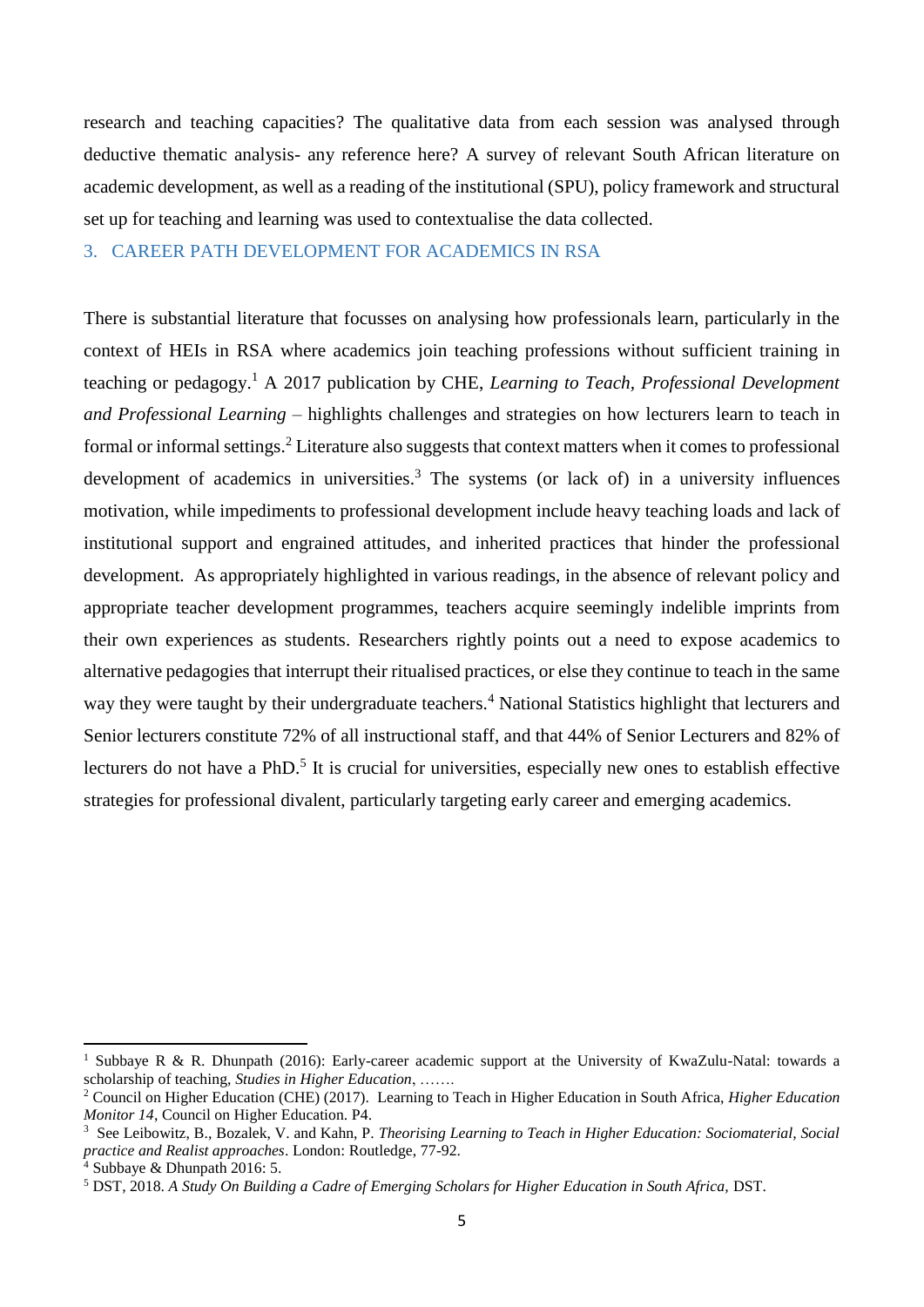#### <span id="page-5-0"></span>4. THE SOL PLAATJE UNIVERSITY CONTEXT

### <span id="page-5-1"></span>4.1.The History and Implications for Teaching and Learning

The university is part of the one 2 brand new public universities to be built post 1994<sup>6</sup> as part of the *Development Framework for New Universities in the Northern Cape and Mpumalanga Provinces*. 7 In 2019, at only 6 years, the University has 4 faculties, offering a range of undergraduate and postgraduate programmes with a student population of about 2000, and an academic staff complement of 156. This has been phenomenal growth, envisaging over 8000 students by 2025. In terms of teaching and academic development, the university is a comprehensive university meant to offer a broad range of academic programmes ranging from higher certificates to PhDs but with a more focus on formative undergraduate studies in niche areas. While ambitious and progressive, the University' inaugural strategic plan envisaged some challenges that the new university would face, saying, "as a new institution...the University has no reputation as yet to attract high quality staff…currently has only fledgling management systems in place that will require ongoing strengthening and improvement to support its future growth. Fit for purpose ICT structures, systems and capacity for internal administration, as well as for teaching, learning and research will need to be rapidly established."<sup>8</sup> In the plan, SPU also positioned itself as *Teaching-led* university where "over the next five years the SPU should become known for its excellence in teaching and the care with which it constructs the learning experience at the institution." Thus for the first 5 years SPU focussed on its strategic goal of establishing "the foundations of an academic programme of teaching and learning excellence, research development and community engagement …. through the design and approval of the relevant academic programmes; the development of the enabling policies, capabilities, facilities and infrastructure to ensure good teaching practice; and the delivery of programmes in ways that provide a challenging learning experience and high levels of intellectual achievement" 9 . At the end of its 5 years, the University's new *Draft SPU academic Plan* (2019-2024) still acknowledges that for the new universities "in the area of teaching, perhaps the biggest challenge is that they have to establish their brand and reputation to attract students and experienced academics. Those who have already joined the University as academics are faced with a specific set of expectations, and challenges which set the context in which they work as teachers and researchers". <sup>10</sup> This context is highlighted in the following sections.

<sup>8</sup>Sol Plaatje University Strategic Plan 2015-2019. P8 <sup>9</sup> Sol Plaatie University Strategic Plan 2015-2019.

1

<sup>6</sup> DHET, 2012. *Development Framework for New Universities in the N/Cape and Mpumalanga Provinces .*DHET, Pretoria. <sup>7</sup> Deon Kleinsmith & Anele Horn. 2015. Impacts of New universities on Hosting Cities and the implications for Kimberley, Northern Cape, South Africa, *Development Southern Africa*, 32:4, 494-510.

<sup>&</sup>lt;sup>10</sup> Sol Plaatje University Draft Academic Plan, 2019-2024.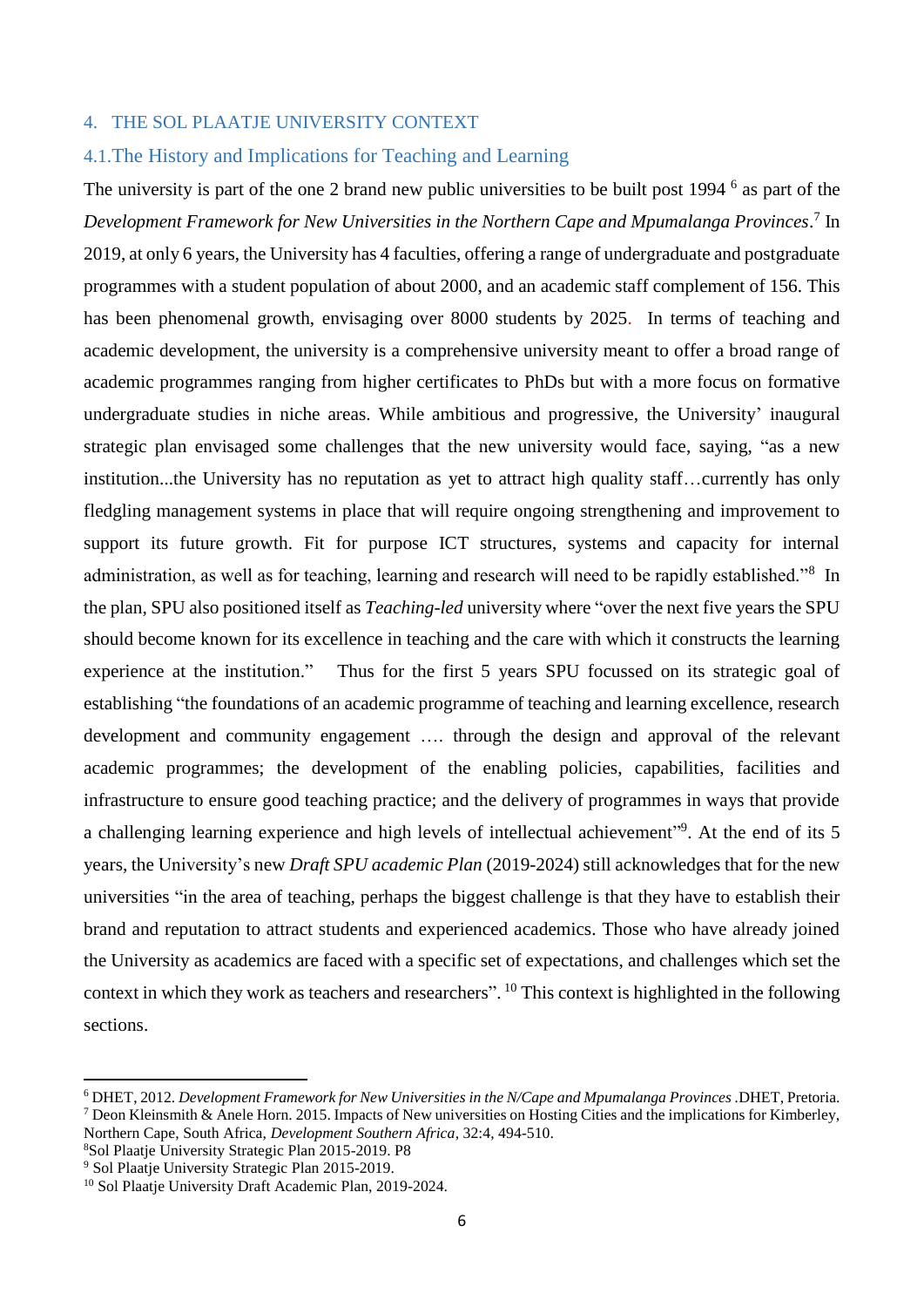| <b>Student Profiles</b>    | Origin                   | Kimberley: 35%                                  |  |  |  |  |  |
|----------------------------|--------------------------|-------------------------------------------------|--|--|--|--|--|
|                            |                          | Northern Cape: 39%                              |  |  |  |  |  |
|                            |                          | Other Provinces: 26%                            |  |  |  |  |  |
|                            |                          | International                                   |  |  |  |  |  |
|                            | Gender                   | <b>Women: 58%</b>                               |  |  |  |  |  |
|                            |                          | Men: 42%                                        |  |  |  |  |  |
|                            | Diversity                | Predominantly African and Coloured              |  |  |  |  |  |
| <b>Student Performance</b> | Past 4 years:            | >85% university average course pass rate        |  |  |  |  |  |
|                            | <b>Cohort Graduation</b> | Around 75% cohort students on track to graduate |  |  |  |  |  |

## <span id="page-6-0"></span>4.2. Student Profile and Academic Performance

# <span id="page-6-1"></span>4.3. SPU Academic Staff Profile across the 4 Faculties



### <span id="page-6-2"></span>4.4.Focus Groups

| Group | Category                  | Description                                                                                                                                                                                                                                | Qty |
|-------|---------------------------|--------------------------------------------------------------------------------------------------------------------------------------------------------------------------------------------------------------------------------------------|-----|
| FG1   | Early Career Academics    | No HE experience before SPU<br>$\bullet$<br>No/some research experience or publication<br>$\bullet$<br>First teaching appointment at SPU<br>٠<br>Most have recently graduated with Mas and No<br>$\bullet$<br>PhDs-Still to think of a PhD | 20  |
| FG2   | <b>Emerging Academics</b> | The group has Some HE experience before SPU<br>No PhD or enrolled for one.<br>$\bullet$<br>Limited research and publications<br>٠<br>Limited teaching experience                                                                           | 78  |
| FG3   | Mid Career Academics      | Considerable experience in the HE<br>Mostly Senior Lecturers.<br>$\bullet$<br>Relevant research and publication<br>$\bullet$<br>Good teaching experience                                                                                   | 22  |

## <span id="page-6-3"></span>5. OUTCOMES AND RECOMENDATIONS

What emerged from the 4 focus groups is that academics look at their performance and development as teachers is a holistic way that integrates their academic background, teaching experience (or lack of), the institutional contexts, tied with their personal development as academy.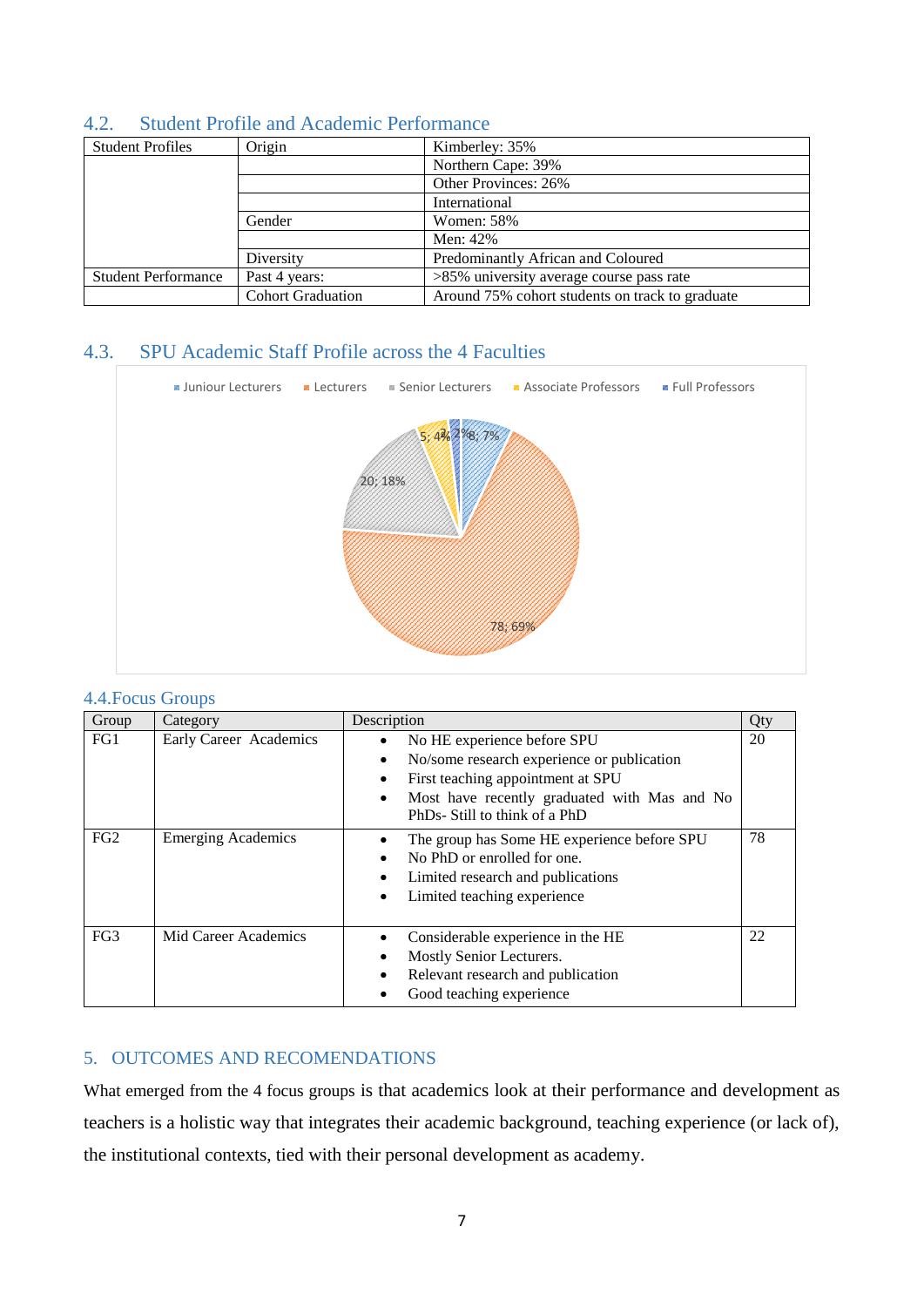

### Focus Groups' Themes: Raw Data

The needs articulated are ties to these and highlight structural issues, social and cultural issues including institutional cultures as highlighted in the following 6 themes;

- **1.** *Helping Academics to Become- Creating Academic Identities:* Given the demographic i.e. a big cohort (over 70%) of early career academics- the need to offer assistance with formation of personal academic identities is key. With emphasis on supporting finishing of PhDs for early careers, establishing research trajectories for mid-level, and institutional supporting/ consolidating current research capacities of established academics.
- 2. *Building Infrastructure and University Structural Support for Early Career Academics*: Importance of establishment of structures and systems for the support of early career and emerging academics' career development though capacity building activities such as mentorship programmes, academic induction systems and others.
- 3. *Support for Individual Struggles in Teaching*. Systems and support to address the challenges faced in teaching by early career academics. These include student's delinquency and ill-discipline. Ill prepared students? Other structures for student support e.g. Learner Management Systems, access to resources, laboratories and equipment, library, plagiarism software, reading and writing skills development for students?
- 4. *Balancing The Research- Teaching Nexus*. The university instituted a workload model and its implementation has created a lot of anxieties among staff, an aspect that may lead to a tick box approach. There is also pressure for research productivity, without this being necessarily linked to individual career development needs.
- 5. *First Things First- Fulfilling The Rites of Passage:* Attaining an advanced degree (PhD) is universally considered as a minimum requirement for academic performance. Almost two thirds of academics at SPU still have to cross this rite of passage. It is clear that you could not make an excellent teacher out of an academic preoccupied with Finishing PhDs. Thus, there is need for strategy that urgently addresses this attainment of PhDs.
- 6. *Academic Anonymous, Coping Mechanisms and Safe Zones-:* The experience of being a first time academic in a university can be quite overwhelming for a lot of early career academics. A majority suffer in silence as they try to quietly cope with the rigours and the expectations. There is need for creating "safe" spaces where the fears, anxieties and challenges can be openly articulated, shared and addressed. Mentorship programmes can work but the University has to creatively think about